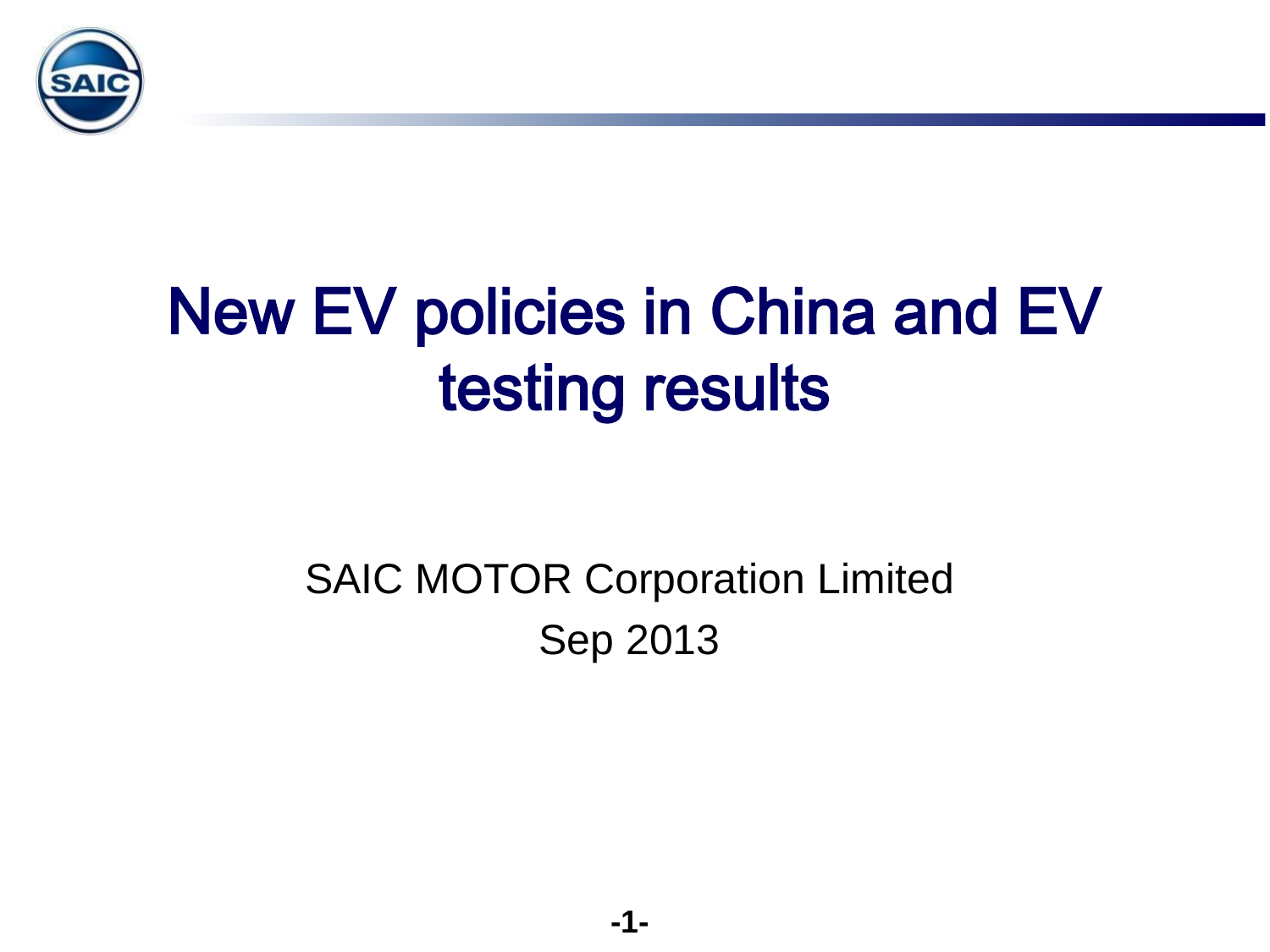

|                | <b>Policy</b>                                                                                                       | <b>Release</b><br>Date |
|----------------|---------------------------------------------------------------------------------------------------------------------|------------------------|
|                | Management rules for new energy vehicle production enterprises and<br>product access                                | 2009-07-01             |
| $\overline{2}$ | Development plan for Energy saving and new energy vehicle industry<br>(2012-2020)                                   | 2012-06-28             |
| $\overline{3}$ | Interim measures for financial incentives fund management for<br>innovation projects in new energy vehicle industry | 2012-10-13             |
| $\overline{4}$ | Notice on continuing promoting the application of new energy vehicle                                                | 2013-09-17             |
| 5              | Notice on implementing promotion of energy-saving passenger vehicle<br>(lower than 1.6L)                            | 2013-09-30             |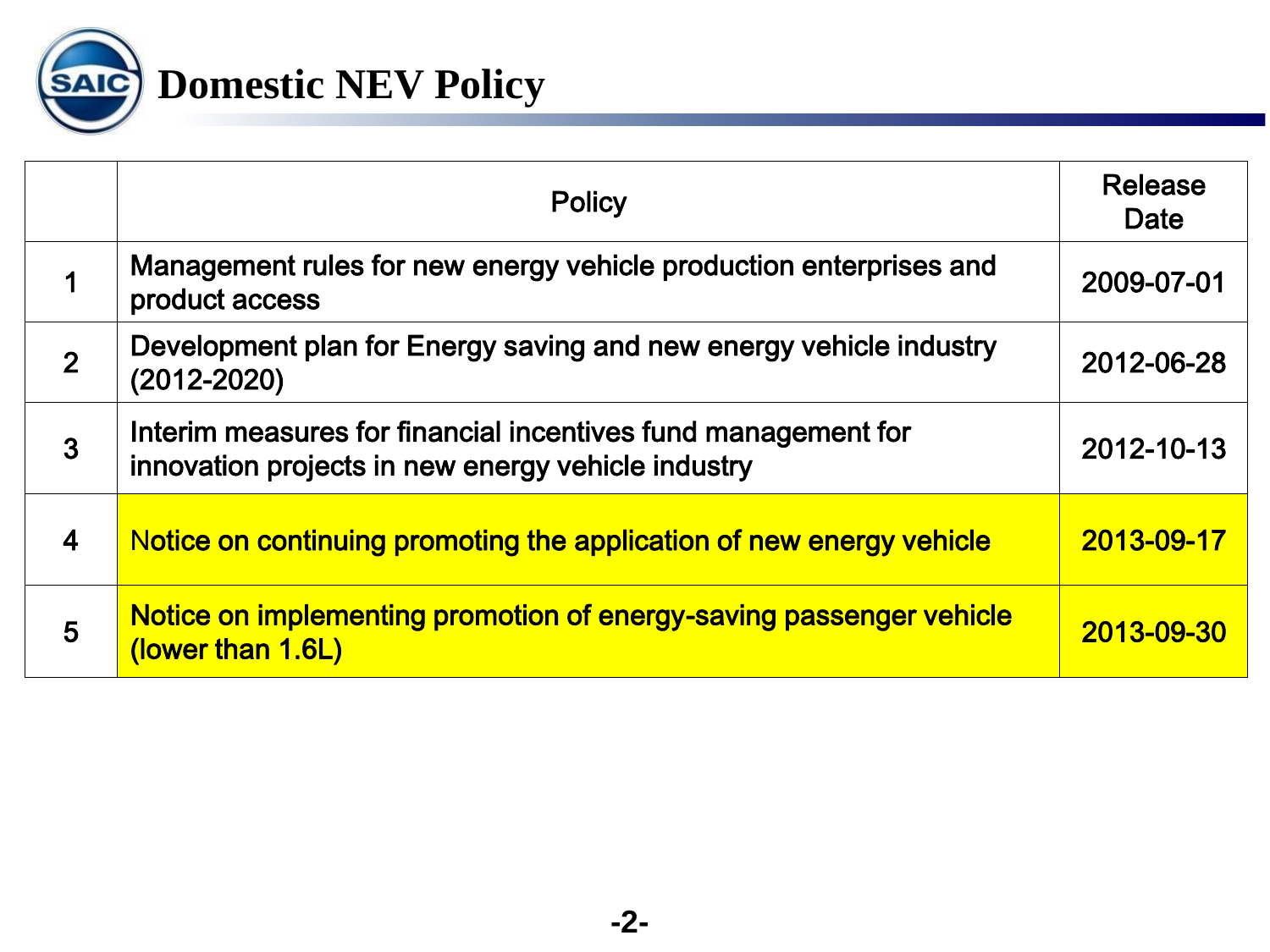

 $\triangleright$  Released by: the Ministry of Finance, the Ministry of Industry and Information Technology of China, etc.

 $\geq$  Aim: NEV promotion from 2013 to 2015.

>Promoted vehicle types: battery electric vehicles (BEV), plug-in hybrid electric vehicles (PHEV) and fuel cell vehicles (FCV).

**>Incentives:** target all customers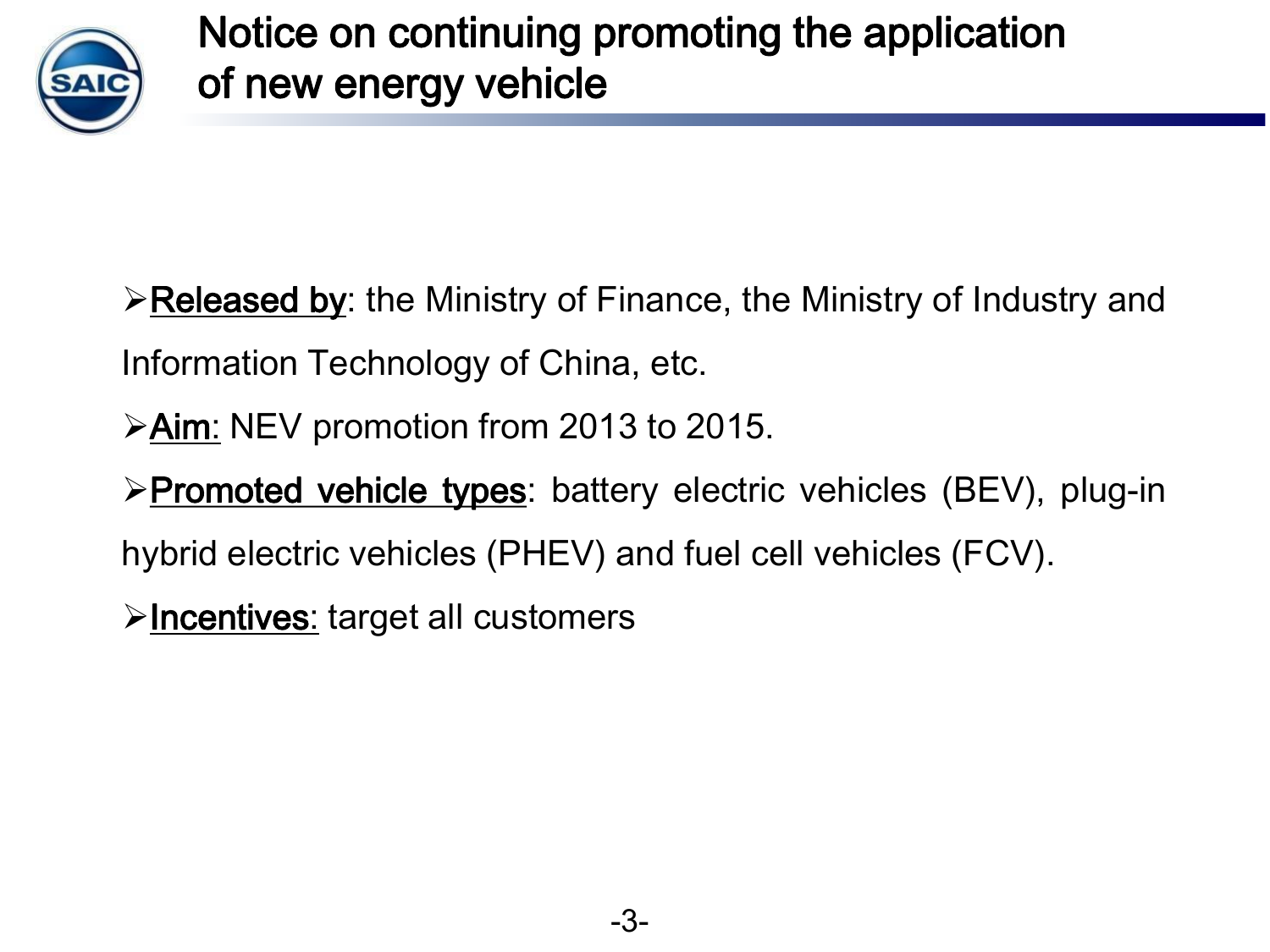

1. Subsidy Standards for Passenger Vehicles in 2013 (unit: 10,000 RMB/car)

|                                                                                     | Range (battery only) R (NEDC cycle, km) |                          |              |             |
|-------------------------------------------------------------------------------------|-----------------------------------------|--------------------------|--------------|-------------|
| <b>Vehicle Type</b>                                                                 | $80 \le R < 150$                        | <b>150≤R</b><br><<br>250 | <b>R≥250</b> | <b>R≥50</b> |
| <b>Electric</b><br><b>Battery</b><br><b>Passenger</b><br><b>Vehicles</b>            | 3.5                                     | 5                        | 6            |             |
| <b>Hybrid</b><br>Plug-in<br><b>Passenger</b><br><b>Vehicles (including</b><br>EREV) |                                         |                          |              | 3.5         |

-4-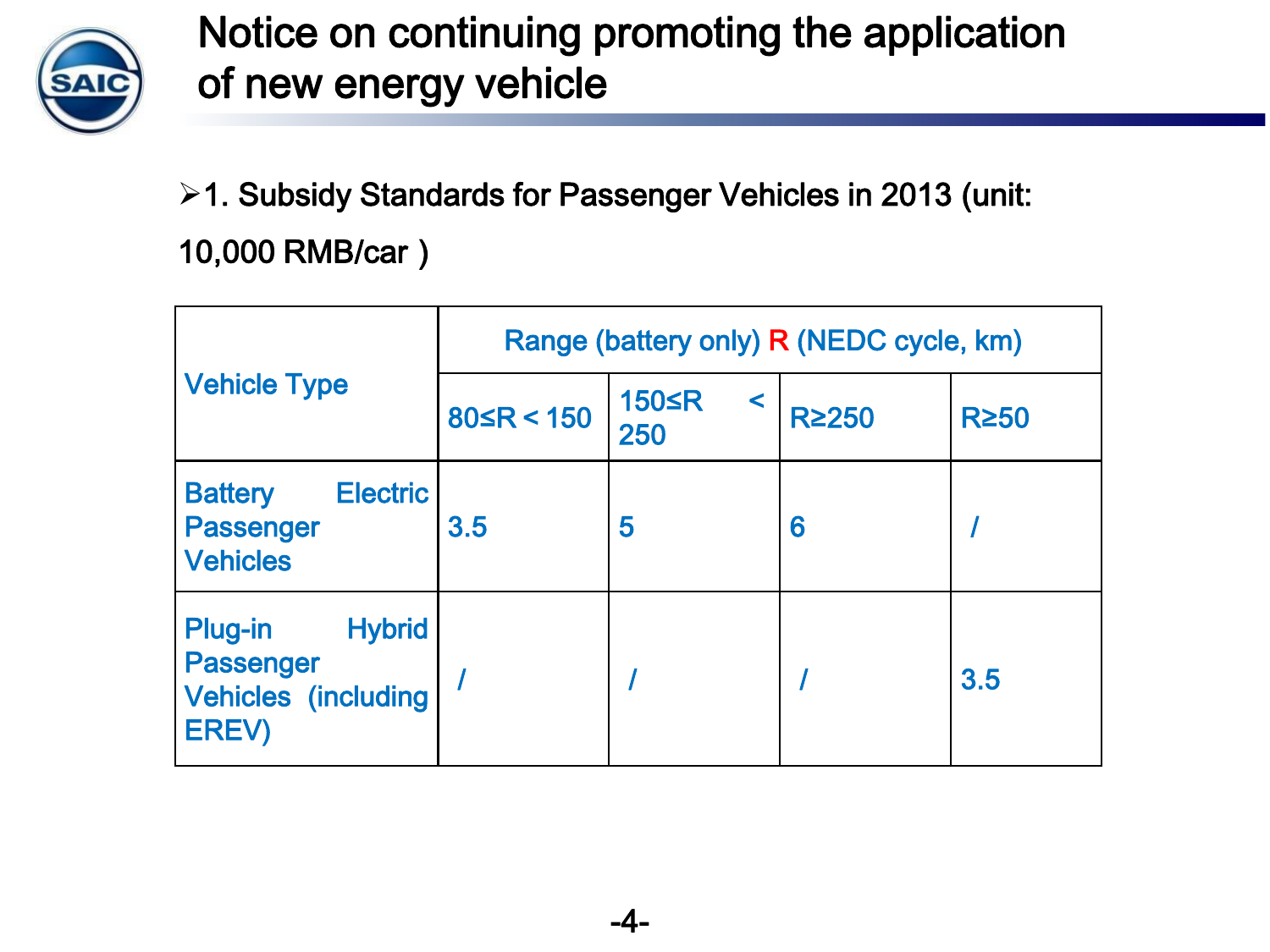

2. Subsidy Standards for commercial Vehicles in 2013 (unit: 10,000 RMB/car)

|                                                                            | Vehicle Length L (m) |                |             |
|----------------------------------------------------------------------------|----------------------|----------------|-------------|
| <b>Vehicle Type</b>                                                        | 65L < 8              | $8 \le L < 10$ | $L \geq 10$ |
| <b>Electric</b><br><b>Battery</b><br><b>Commercial</b><br><b>Vehicles</b>  | 30                   | 40             | 50          |
| <b>Hybrid</b><br>Plug-in<br><b>Commercial Vehicles</b><br>(including EREV) |                      |                | 25          |

In addition: quota subsidy for super-capacitor electric commercial vehicles and lithium titanate fast charging electric commercial vehicles is 150,000RMB.

-5-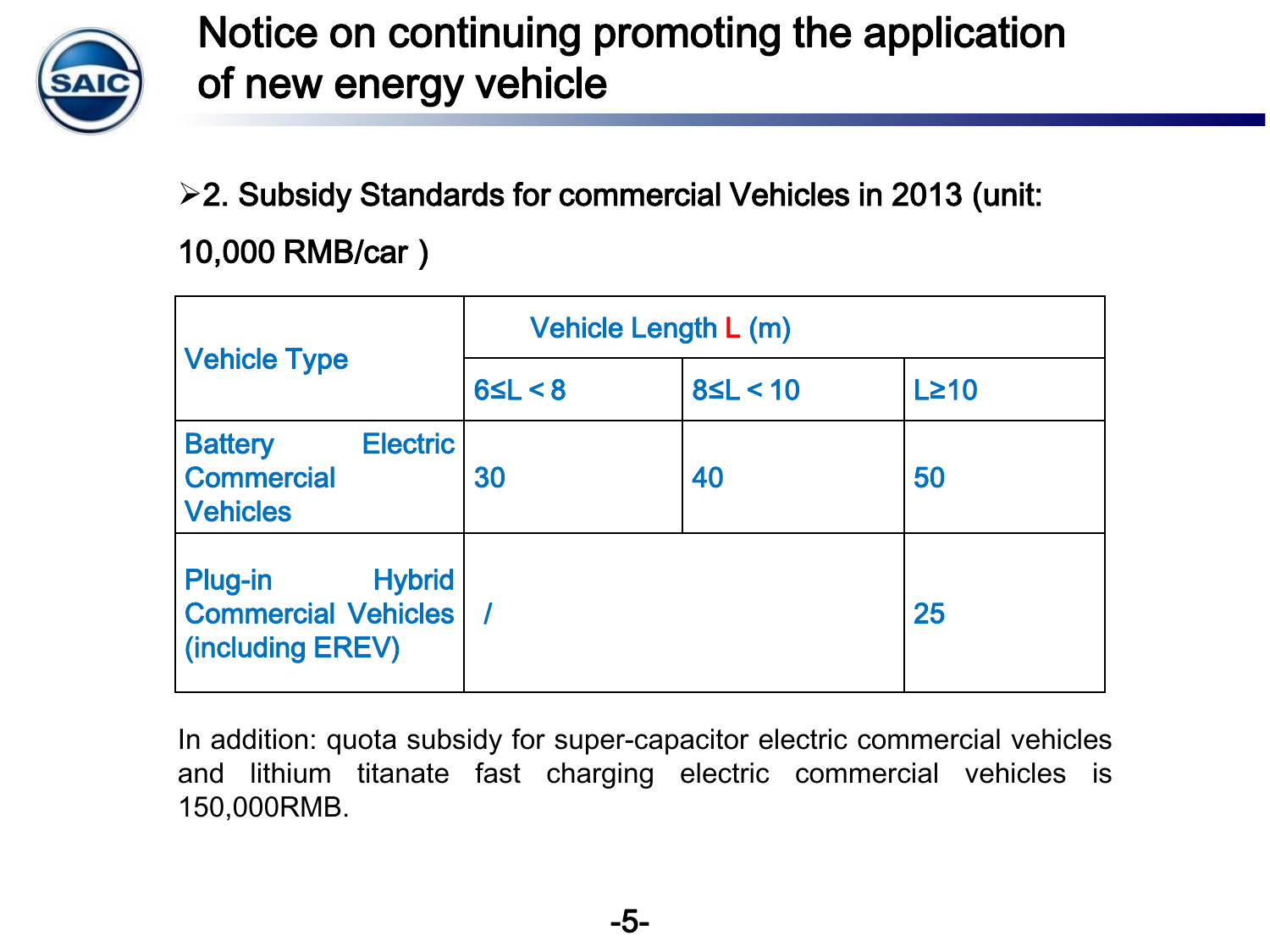

3. Subsidy Standards for battery electric special vehicles (mainly: postal service, logistics, sanitation, etc) in 2013:

The subsidy is 2000RMB/KWH based on the battery capacity. The total subsidy for each vehicle is up to 150,000RMB.

-6-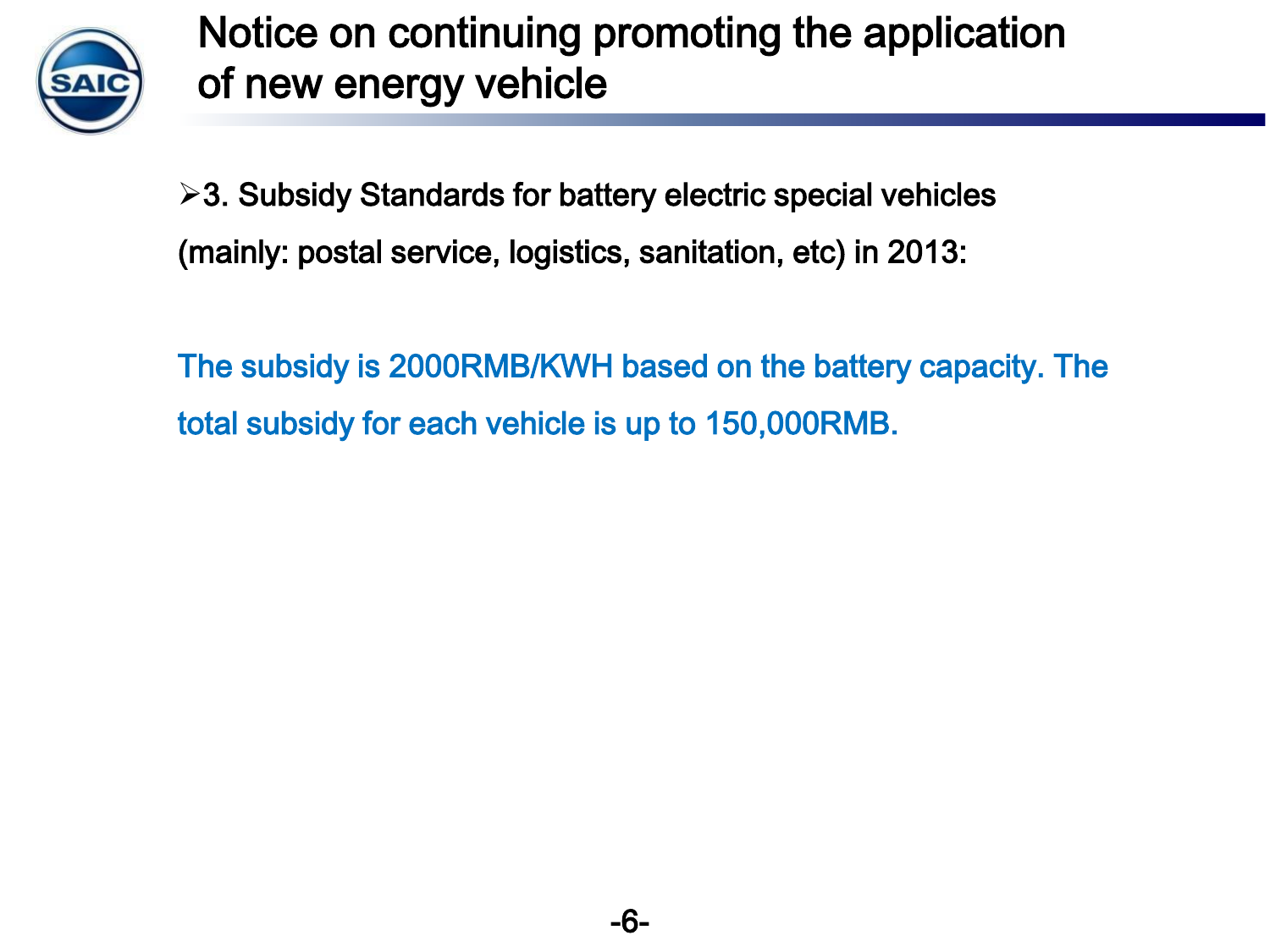

4. Subsidy Standards for Fuel Cell Vehicles in 2013 (unit: 10,000 RMB/car)

| <b>Vehicle Type</b>                  | <b>Subsidy Standard</b> |
|--------------------------------------|-------------------------|
| <b>Fuel Cell Passenger Vehicles</b>  | 20                      |
| <b>Fuel Cell Commercial Vehicles</b> | 50                      |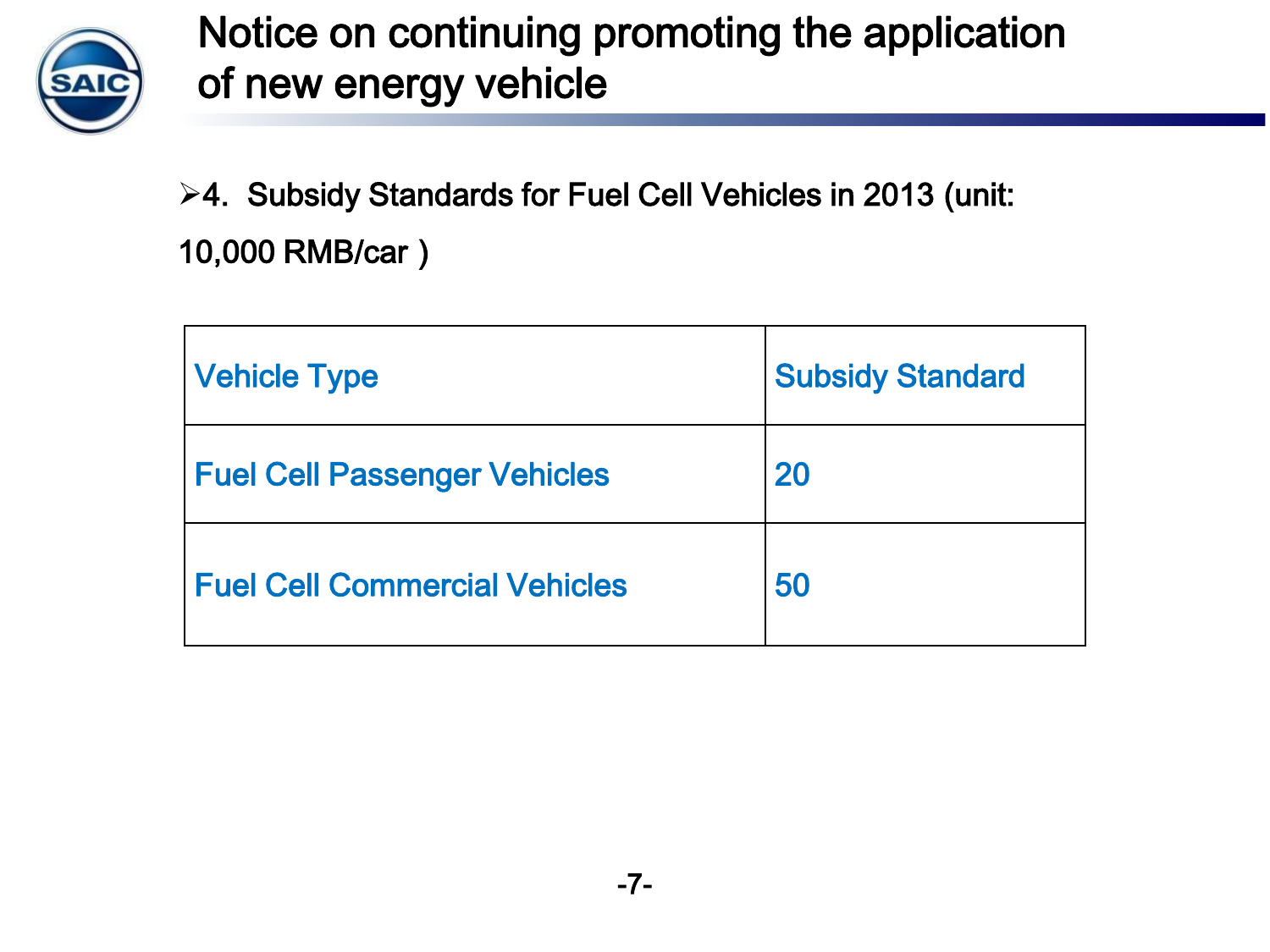

 $\blacktriangleright$ In year 2014 and 2015, the subsidy standards for battery electric passenger vehicles, plug-in hybrid electric passenger vehicles (including EREV), battery electric special vehicles and fuel cell vehicles will decline by 10% and 20% respectively, compared with year 2013. Standards for battery electric public buses and plug-in hybrid (including EREV) electric busses will remain the same.

 $\triangleright$ The central finance will distribute financial incentives to pilot cities, according to a certain proportion of the total local investment in charging facility construction, thus to encourage and guide the social power to participate in construction and operation of the charging supporting facilities.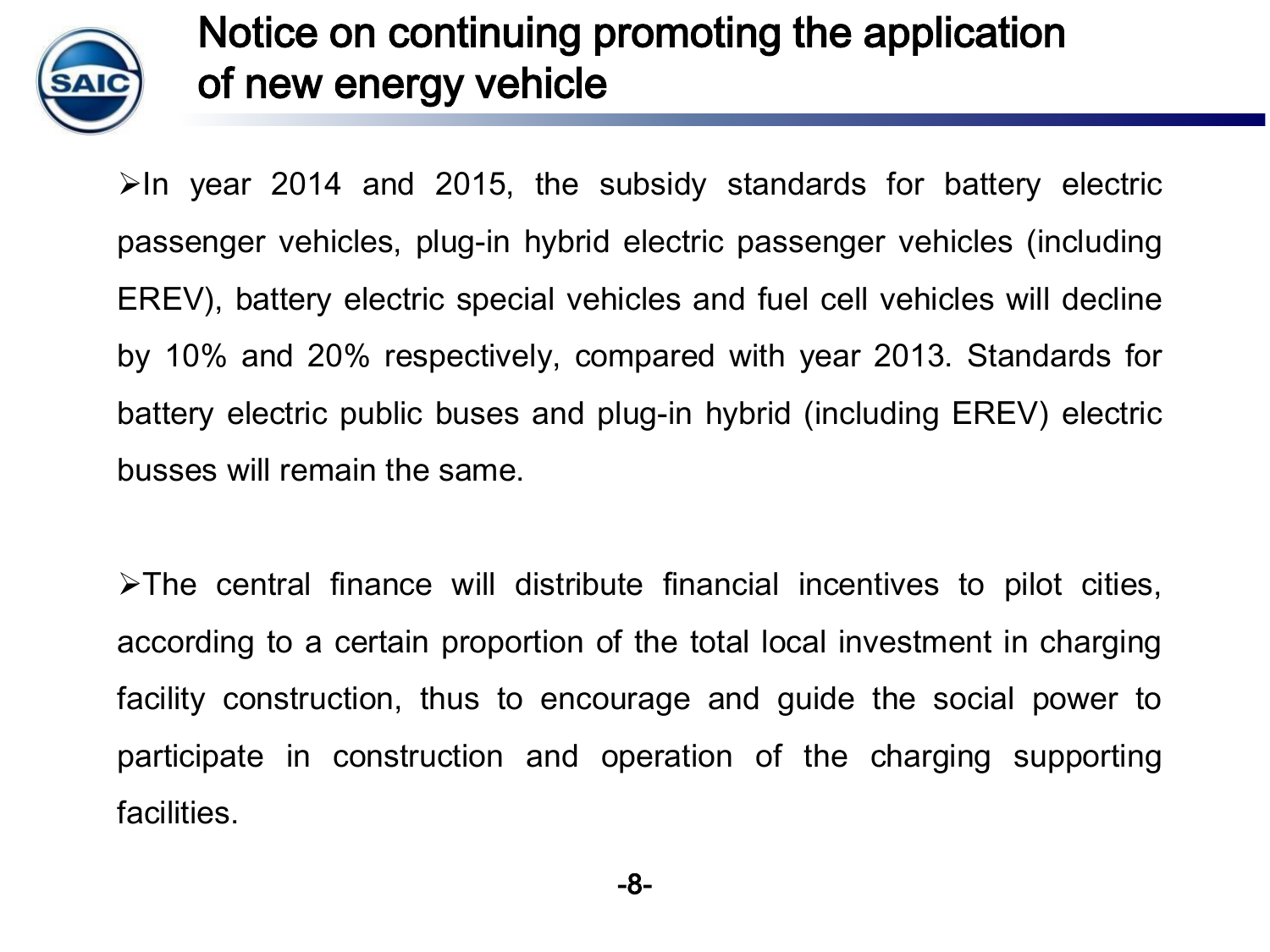

#### Notice on implementing promotion of energysaving passenger vehicle (lower than 1.6L)

On Sep 30<sup>th</sup> 2013, "Notice on implementing promotion of energysaving passenger vehicle (lower than 1.6L)" was jointly released by the Ministry of Finance, the National Development and Reform Commission and the Ministry of Industry and Information Technology of China.

Period: Oct 1<sup>st</sup> 2013 - Dec 31<sup>st</sup> 2015

Scope: Passenger vehicle with engine displacement lower than 1.6L, including HEV (not PHEV)

Requirements:

 $\triangleright$  Product fuel consumption standard (specific criteria are listed in the table below)

| <b>Kerb mass</b><br>(kg)                                | With 2 rows (or lower) of<br>chairs<br>$L/100$ km | With 3 rows (or above) of<br>chairs<br>L/100km |  |
|---------------------------------------------------------|---------------------------------------------------|------------------------------------------------|--|
| <b>CM≤750</b>                                           | 4.7                                               | 5.0                                            |  |
| 750 <cm≤865< td=""><td>4.9</td><td>5.2</td></cm≤865<>   | 4.9                                               | 5.2                                            |  |
| 865 <cm≤980< td=""><td>5.1</td><td>5.4</td></cm≤980<>   | 5.1                                               | 5.4                                            |  |
| 980 <cm≤1090< td=""><td>5.3</td><td>5.6</td></cm≤1090<> | 5.3                                               | 5.6                                            |  |
| 1090 <cm≤1205< td=""><td>5.6</td><td></td></cm≤1205<>   | 5.6                                               |                                                |  |
| <b>CM&gt;1205</b>                                       | 5.9                                               | 5.9                                            |  |

 $\triangleright$  Exhaust emission standard China V.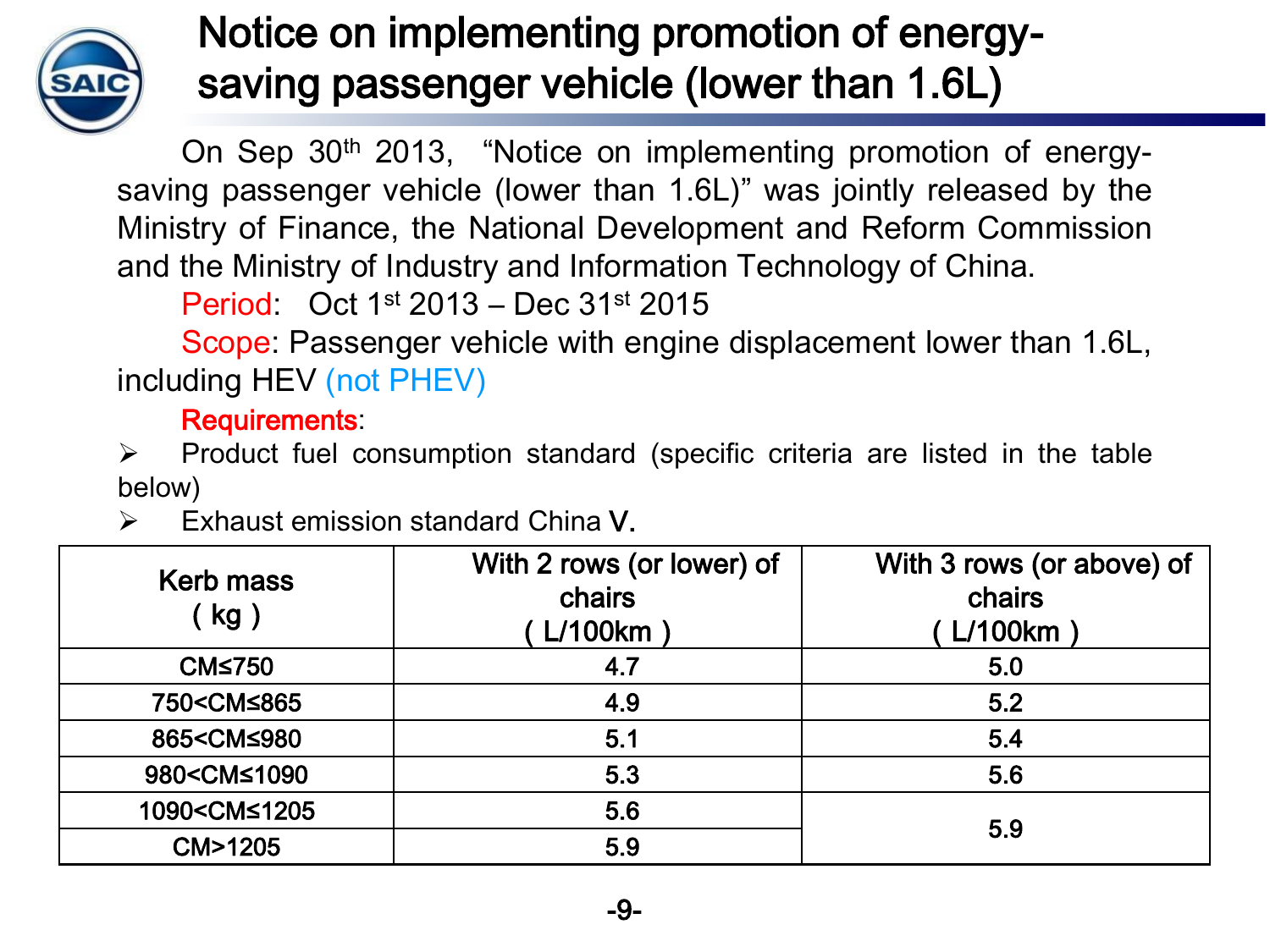

# Testing Results of Vehicle Energy Efficiency and Range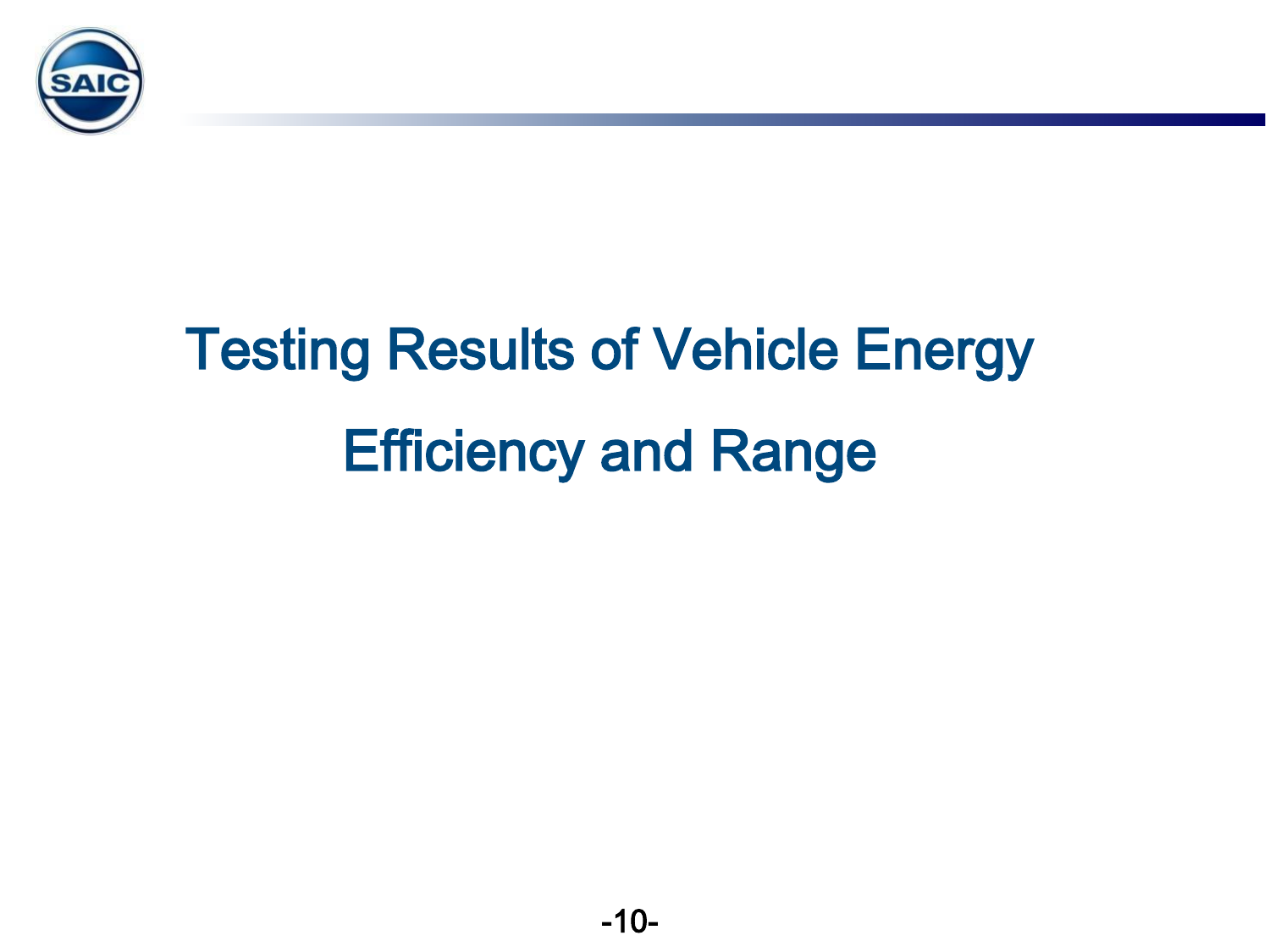

## 1. Test procedures

#### 1.1 Test procedures

Comparison of NEDC and WLTC (ambient temperature)  $\overline{\phantom{a}}$ 

Comparison of NEDC and WLTC (Environmental temperature 38 ℃ AC ON)

#### 1.1 Test standards

GB/T 18385-2005 Electric vehicles-power performance-test method GB/T 18386-2005 Electric vehicles-energy consumption and range-test procedures

GRPE-66-02 - (WLTP) Draft GTR on WLTP

**NEDC: New European Driving Cycle** WLTC: World Light Test Cycle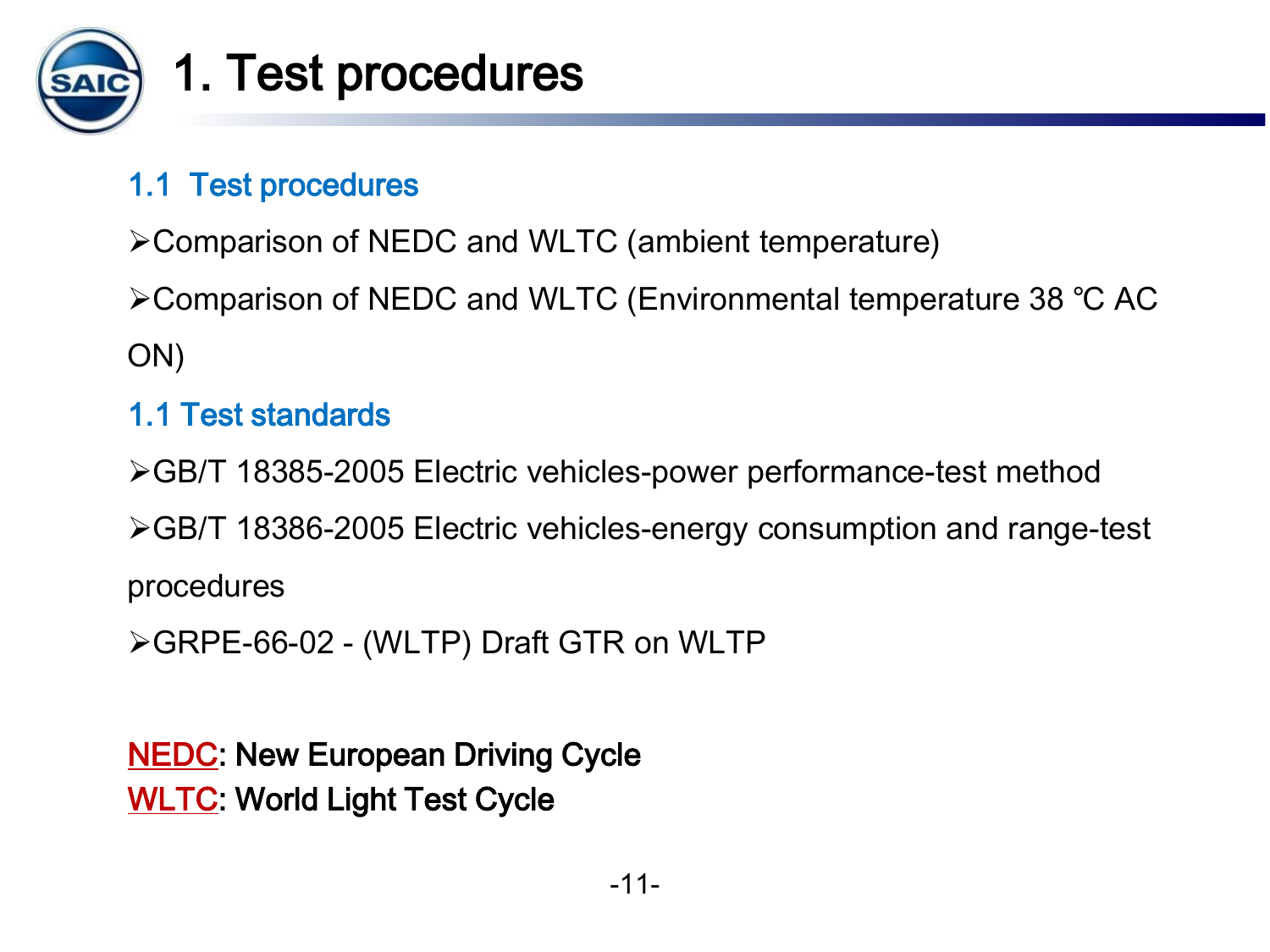

## 1. Test procedures

#### 1.3 Test procedures

•Battery full discharge (70% maximum speed within 30 min); •Battery charge;  $\mathbf{z}$  $\overline{\phantom{a}}$ 

- •Test under NEDC;
- •Battery charge;
- •Test under WLTC;
- •Battery charge;
- •Test under NEDC; (Environmental 38 ℃ AC on) •Battery charge;
- •Test under WLTC; (Environmental 38 ℃ AC on)
- •Battery charge;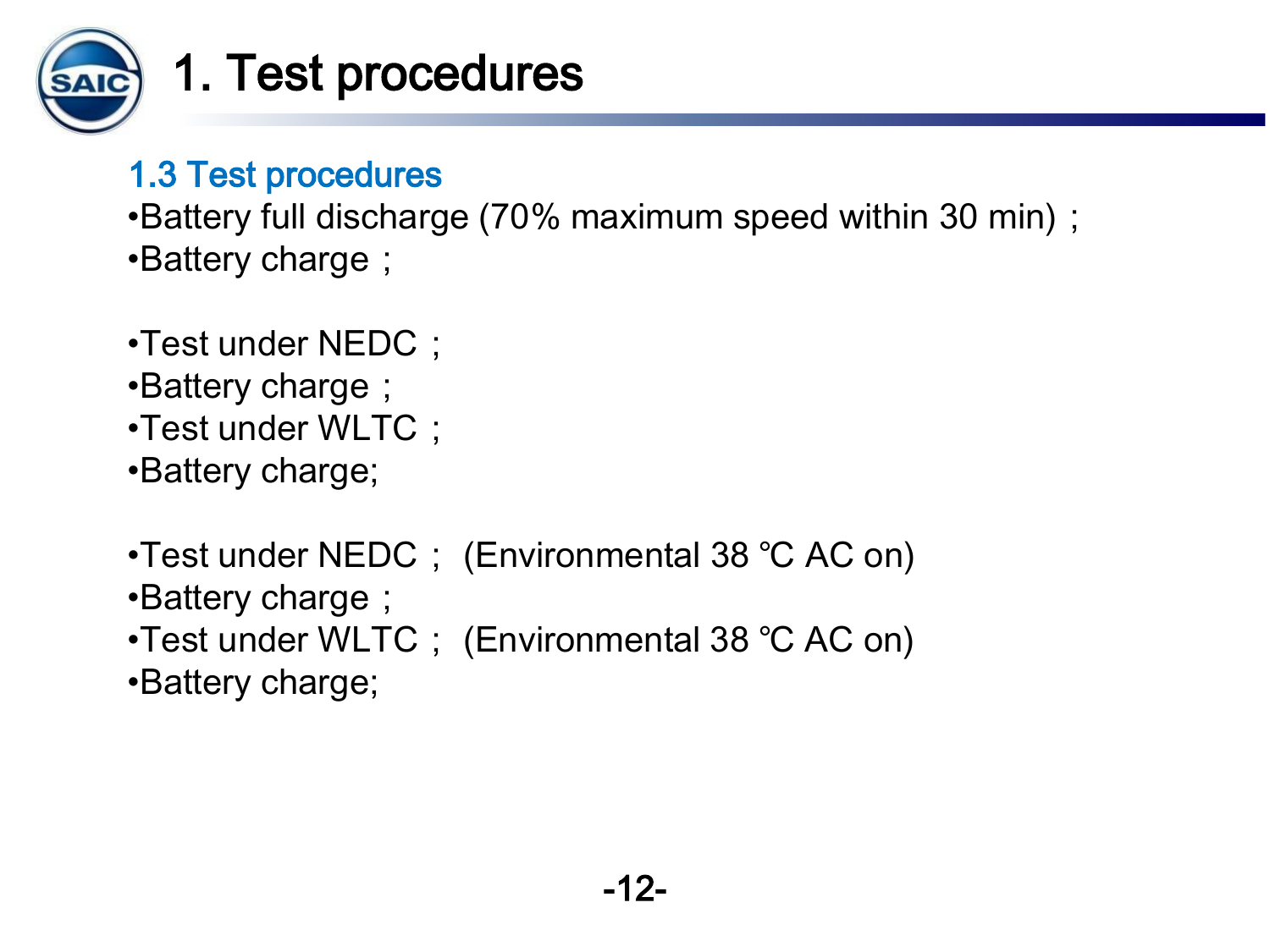

#### 1. Test procedures

1.4 Test cycle (NEDC) NEDC CYCLE TIME : 1180S

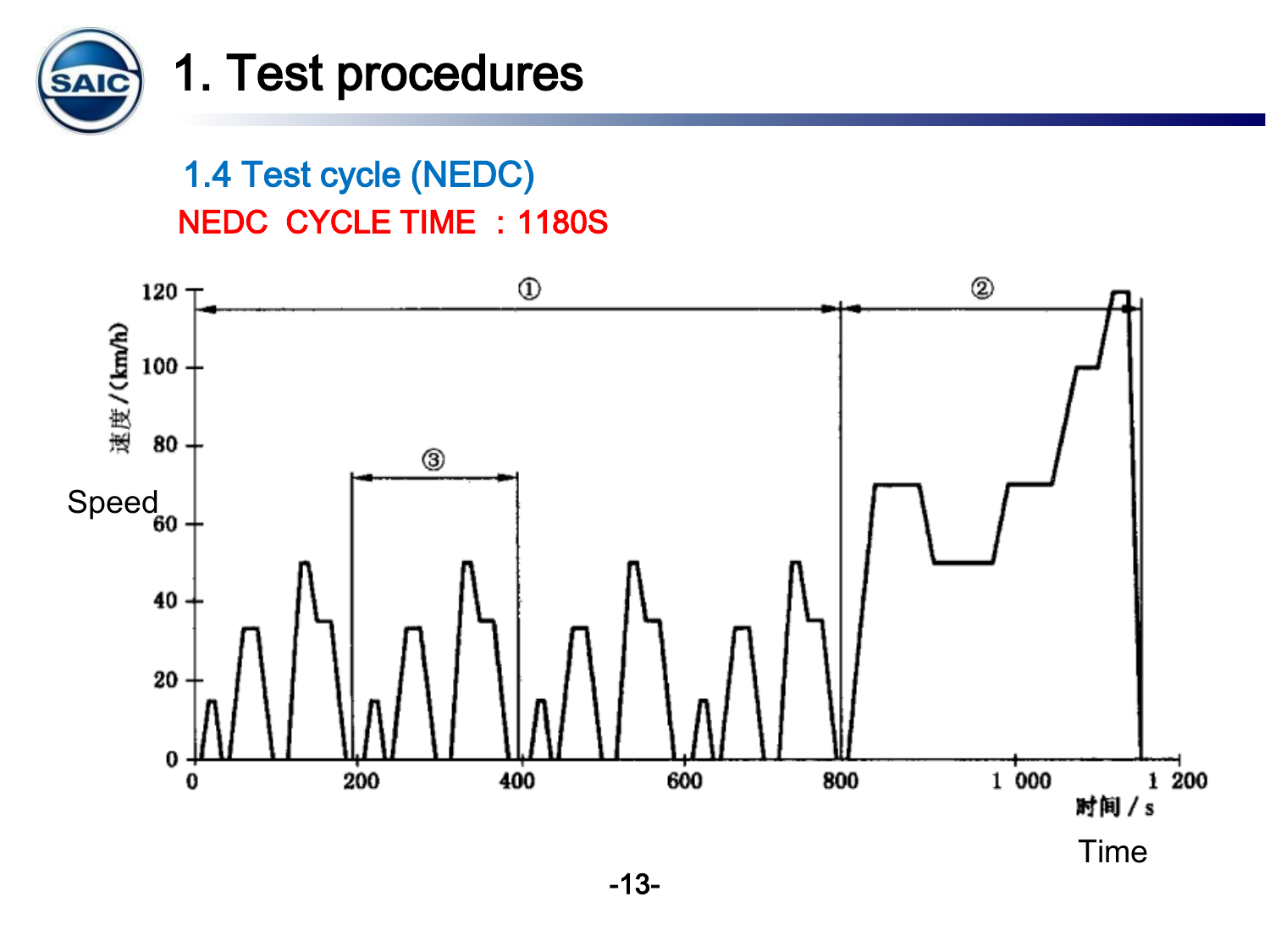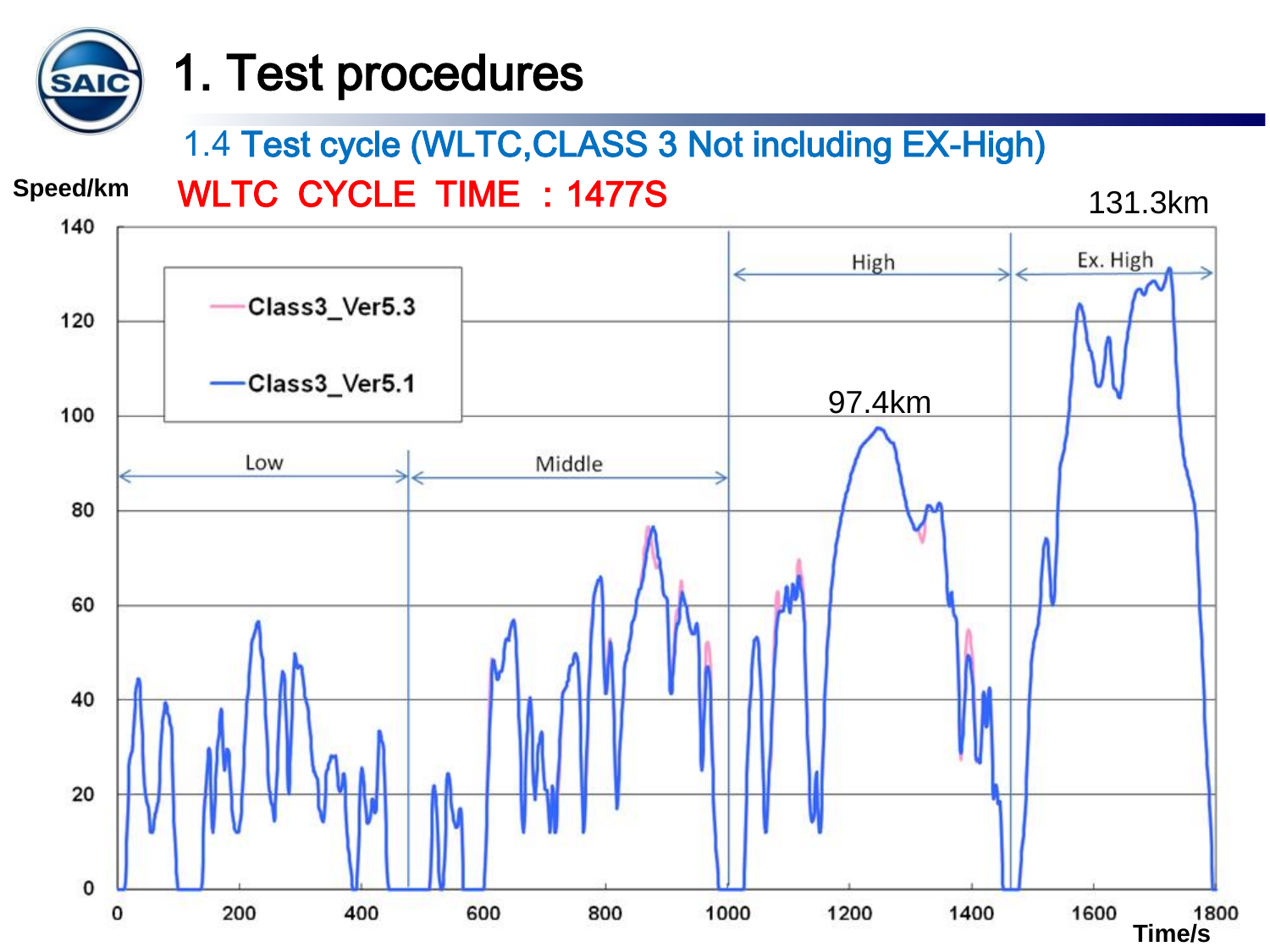

#### 2.1 Comparison of results under NEDC and WLTC cycle

|             | <b>Test parameters</b>                  | <b>Room</b><br>temperature<br>(25 °C) | <b>High temperature</b><br>environment (38<br>$^{\circ}$ C) |
|-------------|-----------------------------------------|---------------------------------------|-------------------------------------------------------------|
| <b>NEDC</b> | Reference energy consumption<br>(Wh/km) | 153.39                                | 390                                                         |
|             | Range (km)                              | 118                                   | 46                                                          |
| <b>WLTC</b> | Reference energy consumption<br>(Wh/km) | 150.33                                | 310                                                         |
|             | Range (km)                              | 121                                   | 58                                                          |

Note:

- 1、No energy regeneration during testing, gear: AT;
- 2、The adopted WLTC cycle was CLASS 3 VER.5.1;
- 3、AC temperature control: 25 °C (passenger cabin) ;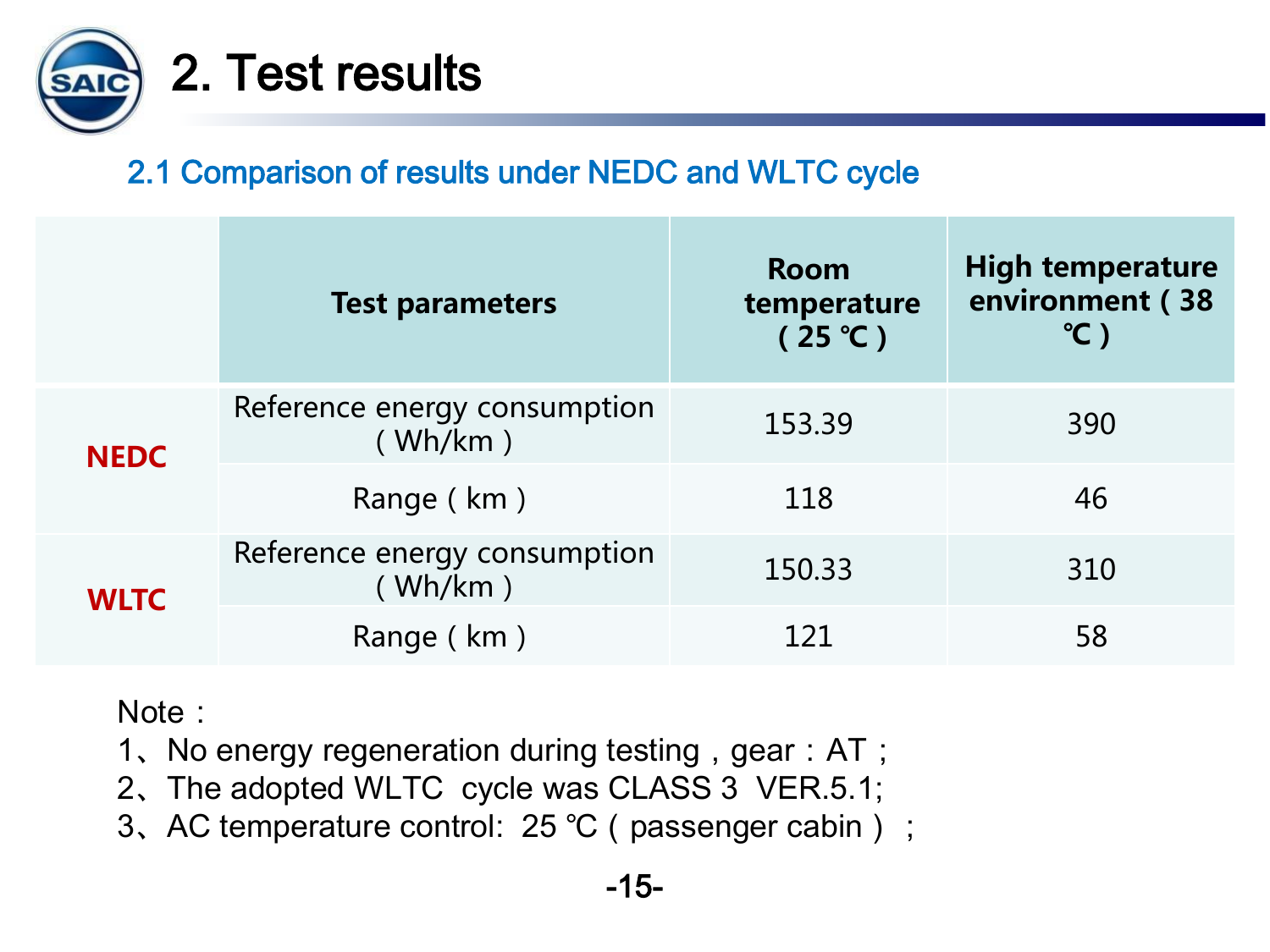

Reference energy consumption (REC) under different cycles at ambient temperature and 38 ℃ (AC control set to 25 ℃).



NEDC: REC increased by 154% with AC on. WLTC: REC increased by 106% with AC on.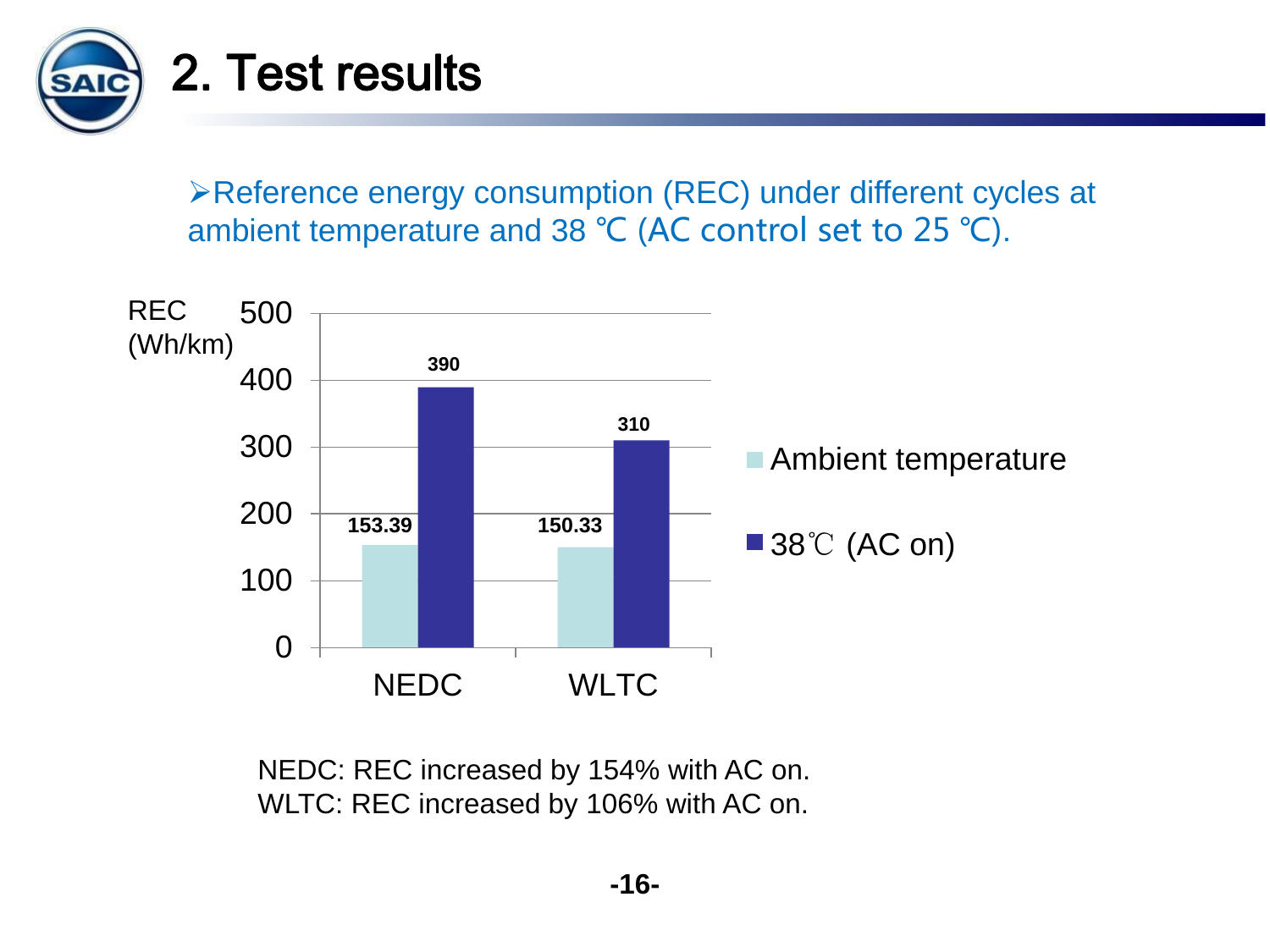

Range under different cycles at ambient temperature and 38 ℃ (AC set to 25 ℃).



NEDC: Range was reduced to 39% with AC on. WLTC: Range was reduced to 48% with AC on.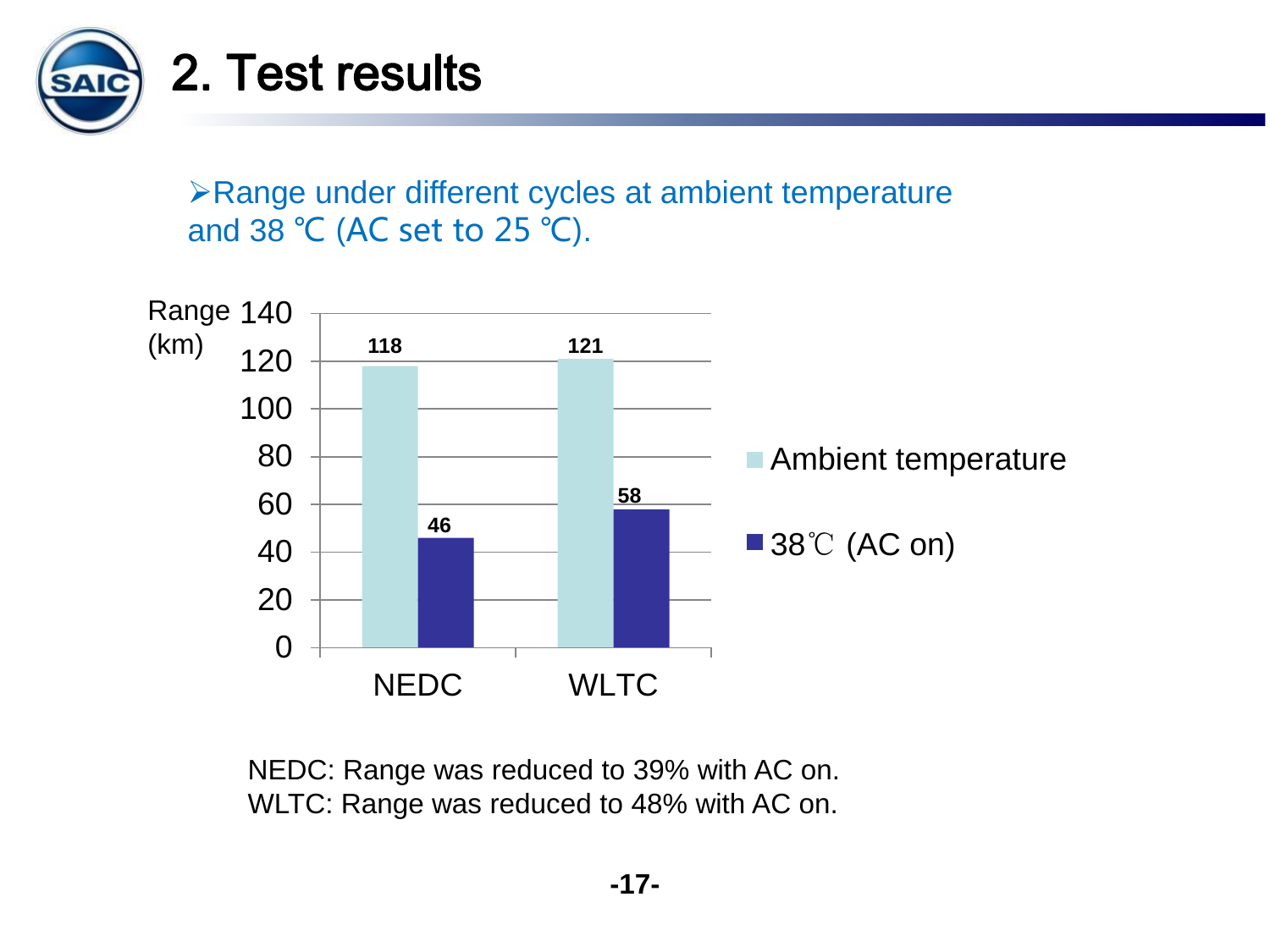

# Reference energy consumption (Wh/km): NEDC ﹥WLTC

Range (km): 

#### NEDC ﹤WLTC

Average vehicle speed & theoretical range

NEDC : 33.6 km/h, 11.01km;

WLTC : 36.4 km/h, 14.94km;

 $\triangleright$  Fffect of AC:

 Vehicle performance was greatly affected by AC, which results in more than 100% higher energy consumption and more than 50% range decrease.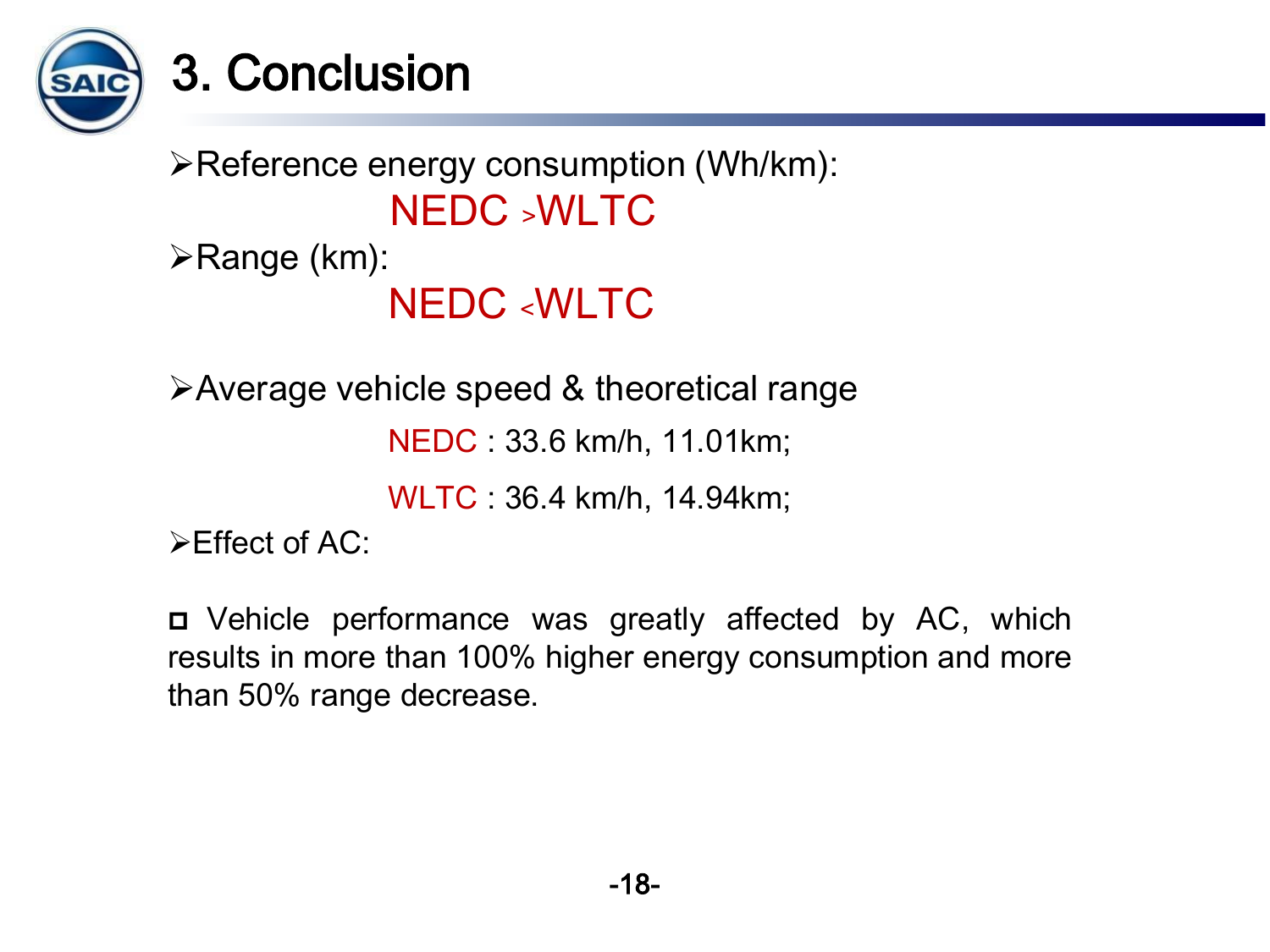

 $\overline{a}$  @ +10°C: 10 - 20 %, @ -10°C: 40 - 55% (Dr. Tober). EVE-04-05e: The total added energy requirement for climate

 Vehicle appears to have lower energy consumption and better range under WLTC cycle, compared with NEDC cycle.